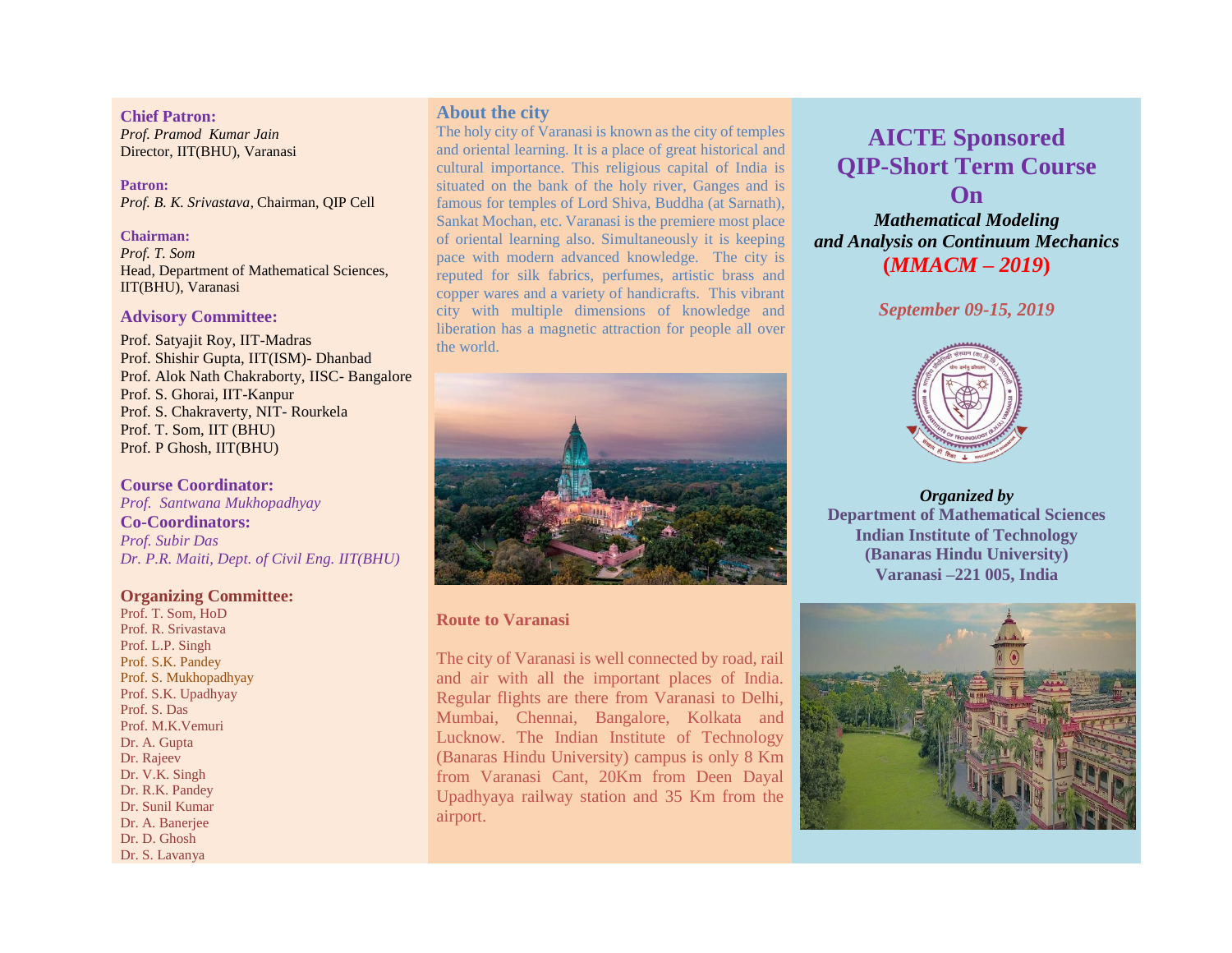## **AICTE Sponsored QIP- Short Term Course on "Mathematical Modeling and Analysis on Continuum Mechanics" (MMACM-2019)**

The QIP-Short Term Course on "**Mathematical modeling and analysis on continuum mechanics"** is scheduled at Dept. of Mathematical Sciences, IIT (BHU), Varanasi during *September 09-15, 2019* under the aegis of the QIP cell of Indian Institute of Technology (BHU). This course is aimed at providing an opportunity to young faculty members of AICTE approved Engineering Colleges of India to the theoretical aspects and real-life practical experience of world level scholars in the field of continuum mechanics. **They will get an opportunity to interact with eminent speakers and to improve their knowledge in the aspects of mathematical modeling on continuum mechanics.**

#### **Objectives**

**The objective of the present short-term course program is to introduce the fundamental concepts of continuum mechanics and illustrate how many of the important partial differential equations of applied mathematics arise from continuum modeling principles. It will provide a comprehensive foundation for mathematical models used in solid mechanics, fracture mechanics, fluid mechanics and in heat transfer in biological system. It will also include the introduction of an approach to multi-constituent continua based on mixture theory to illustrate how phenomena, such as diffusion and porous-media flow obey continuum-mechanical principles. Both Mathematical and computational analysis of phenomena and algorithms will be discussed. Recent advancements in the field and newly introduced mathematical approaches for solving the problems of continuum mechanics will be addressed.**

#### **About the Department**

The Department of Mathematical Sciences, IIT (BHU), Varanasi, earlier known as Applied

Mathematics, has been functioning since 1968, caters to the needs of the undergraduate as well as postgraduate students of the Institute and the five years Integrated Dual Degree course in Mathematics and Computing of the department. The Department has an encouraging record in research work and guidance with more than 300 Ph.D.s and over 3000 research publications in the journals of national and international repute.

### **Tentative Speakers**

*Prof. Satyajit Roy, IIT-Madras Prof. S. Gupta, IIT(ISM) Prof. S. Ghorai, IIT-Kanpur Prof. S. Chakraverty, NIT-Rourkella Prof. P. Ghosh, IIT(BHU) Prof. Santwana Mukhopadhyay, IIT(BHU) Prof. Subir Das, IIT(BHU) Dr. P.R. Maiti, IIT(BHU)*

#### **Topics to be covered**

- Fundamental concepts on tensor analysis;
- General continuum mechanics related to solid Mechanics: Motion and deformation Lagrangian and Eulerian description; Basic principles and laws;
- Concepts of thermal stresses and modeling on coupled thermoelasticity, viscoelasticity and plasticity;
- Continuum modeling on fracture mechanics; Seismic wave propagation;
	- Concepts on general continuum mechanics related to fluid Mechanics: Boundary layer flows; Full Navier-Stokes equations and applications to cavity problems; Numerical solutions;
	- Mathematical modeling on porous medium;
	- Continuum biomechanics: Continuum mechanics applied to biological systems; Modeling on bio-heat transfer;

#### **Registration Process:**

**Eligibility of Participants:** Faculty members from University/ Engineering colleges approved by AICTE who are working/interested in the area of Applied Mathematics and other related areas like Mechanical/Civil Engineering are eligible to attend this course.

**Registration fee:** The caution money (refundable security deposit) is to be paid in the form of a Demand Draft of Rs. 2000 in favor of "Registrar, IIT (BHU), Varanasi" payable at Varanasi (Branch Code: 11445).

The DD along with completed application form is to be sent to the course coordinators latest by *August 5, 2019.* The date is extended till *August 16, 2019.*

Confirmation for the participation shall be communicated on the first-come-first-served basis to facilitate the participants to book the reservation in time. Since the number of seats is limited, the participants are advised not to wait for the last moment. Selected participants will be eligible for to and fro railway fare via the shortest route in III-AC class and free lodging and boarding in the Institute guest house/hostels during the course period. Candidates attending the course in full only will be eligible for TA. If your candidacy is being sponsored by your institute, a formal letter will be provided.

**Invitation to selected participants will be sent by**  *August 16, 2019.*

#### **Address for sending application & contact details:**

*Prof. Santwana Mukhopadhyay* **CC/Coordinator (MMACM-2019) Department of Mathematical Sciences IIT (BHU), Varanasi, India Cell: 8765617753 E-mail: mmacm.stc2019@gmail.com**